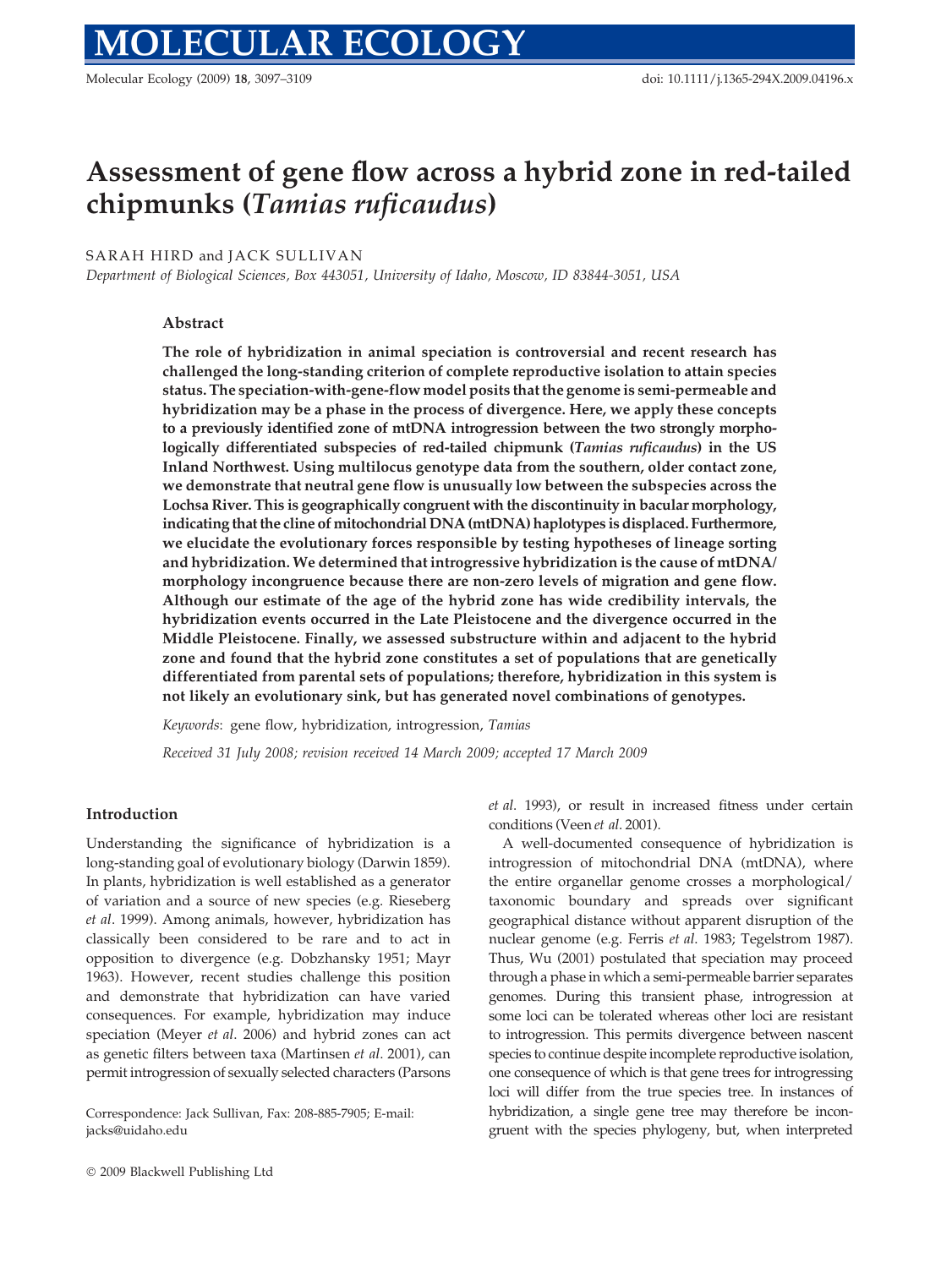

Fig. 1 Distribution of Tamias ruficaudus including sampling localities. (a) White dots correspond to localities used in the transect; 1 is the North Fork of the Clearwater River, 2 is the Lochsa River. Bacular morphologies are shown in the same scale and in the shading of their subspecies. (b) Mitochondrial DNA frequencies overlaid on localities (black, eastern clade; white, western clade; gray, Clearwater clade see Fig. 4). Clearwater clade is outlined in dashed line.

with gene trees from other loci, may elucidate historical or current introgressive processes. Maternally inherited markers (mitochondrial and chloroplast DNA) may be more prone to misleading phylogenetic history, as they can introgress with very low levels of gene flow (Ballard & Whitlock 2004) and spread quickly (Chan & Levin 2005). Additionally, incomplete lineage sorting of ancestral polymorphism can leave a signal indistinguishable from hybridization, especially if only one or a few loci are examined. Therefore, interpreting phylogenetic signal and differentiating between lineage sorting and hybridization will often require data from multiple unlinked loci.

Chipmunks (Tamias) provide an excellent model to study the effect of hybridization on speciation. Although many of the 23 species of chipmunks in western North America (subgenus Neotamias) are difficult to distinguish using external or cranial characters, variation in the baculum, or os penis, has long been the key taxonomic character in the genus (e.g. White 1953; Sutton 1995; Sutton & Patterson 2000). Because the baculum is conserved within species, yet exhibits stark discontinuities among them, discontinuities in bacular morphology have been proposed to be a mechanical reproductive barrier (White 1953; Patterson & Thaeler 1982). However, interspecific mitochondrial introgression has been documented between non-sister species Tamias ruficaudus and Tamias amoenus (Good et al. 2003, 2008), indicating bacular morphology may not impose any such barrier.

Tamias ruficaudus(red-tailed chipmunk), a northern Rocky Mountains endemic, consists of two subspecies (the eastern Tamias ruficaudus ruficaudus and the western Tamias ruficaudus simulans) that meet at two contact zones: along the Lochsa River in central Idaho, and northeast of Whitefish, Montana (Fig. 1). Patterson & Heaney (1987) postulated that these taxa represent full species based on the degree of bacular differentiation (Fig. 1); however, since they did not know the location or extent of contact between these subspecies they refrained from formally recommending elevation of each to species status. Good & Sullivan (2001) precisely located and sampled two contact zones between the subspecies and confirmed the discontinuity in bacular morphology at each. The subspecific bacular morphs are significantly different in multivariate space (canonical variates analysis, Good et al. 2003) and no intermediate morphologies were recorded (Good & Sullivan 2001).

Additionally, Good & Sullivan (2001) found two major mtDNA clades (4.7% uncorrected sequence divergence), largely corresponding to the two subspecies: an eastern clade, present in almost all T. r. ruficaudus individuals and a western clade, found only in T. r. simulans. Contrasting with the pattern of bacular variation, and suggestive of incomplete reproductive isolation, there is unidirectional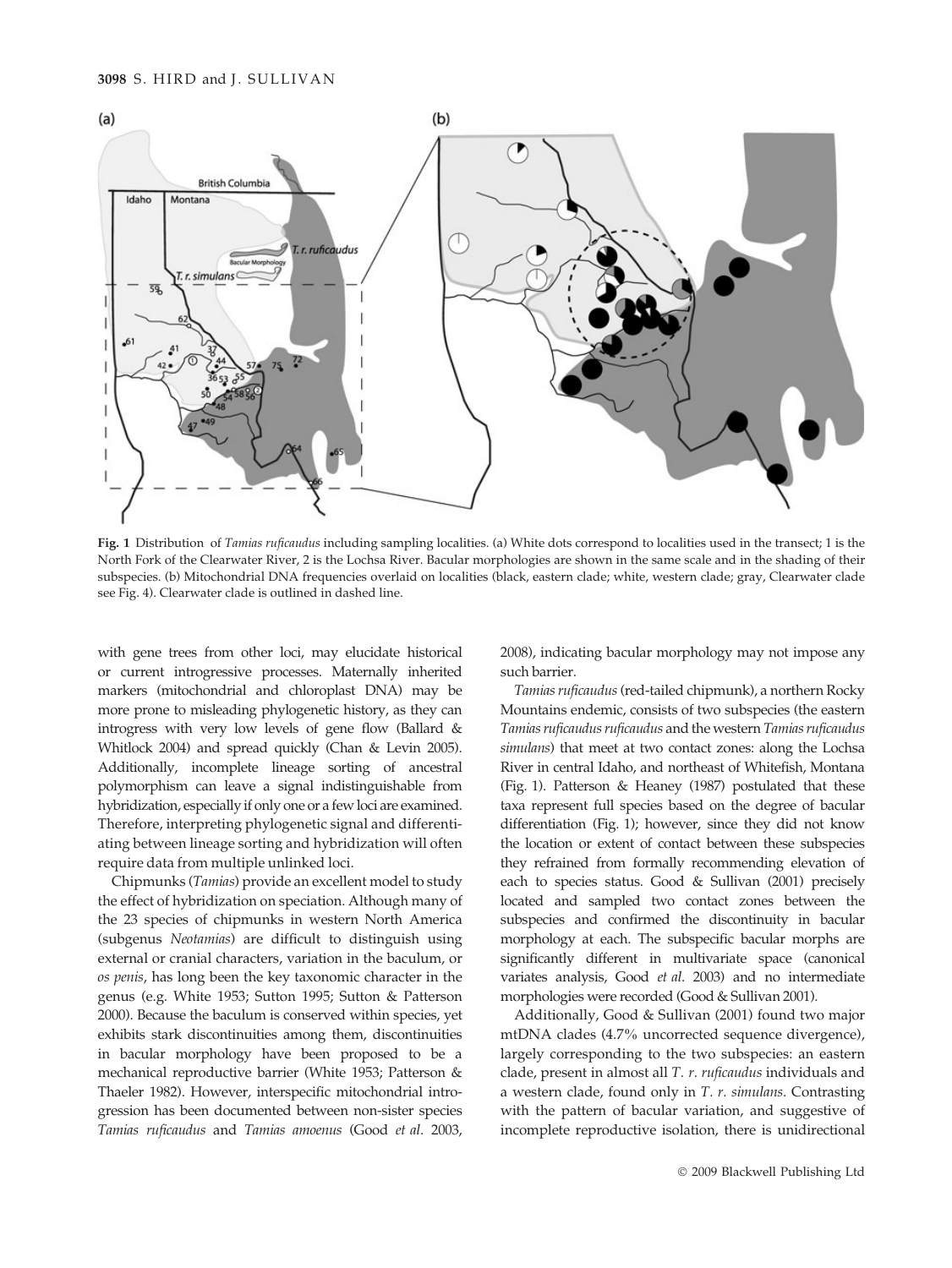mtDNA introgression at both contact zones (Good & Sullivan 2001). At the southern contact zone, the eastern mtDNA clade has introgressed approximately 150 km north and west of the Lochsa River into T. r. simulans; at the northern contact zone, the eastern mtDNA haplotypes have introgressed west less than 25 km (into T. r. simulans). Good & Sullivan (2001) also identified a third, small mitochondrial haplogroup (the Clearwater clade) that is sister to the widespread eastern clade that complicates the simple mtDNA introgression hypothesis (Fig. 1). It occurs only in populations within 60 km of the contact zone, is not fixed in any population and occurs on both sides of the Lochsa River (thus, in both morphologically defined subspecies).

Given that the mtDNA and morphological markers do not coincide geographically, our first aim here was to assess patterns of genetic variation across the Lochsa River (the southern subspecies boundary) at neutral, nuclear loci (i.e. microsatellites). We hypothesized that the mtDNA is introgressing across the Lochsa River, and that variation at microsatellite loci will demonstrate strong differentiation across the river (the morphological boundary). Alternatively, if the mtDNA clades delimit the subspecies boundary, the bacular contact zone is displaced; in this case, microsatellite loci will be coincident with mtDNA clades. Thus, we used 10 microsatellite loci to evaluate these hypotheses.

Our second aim was to elucidate the roles of hybridization and incomplete lineage sorting in the system, two processes which can leave similar phylogenetic signal. We hypothesized that hybridization is responsible for the introgression since the purported hybrids are geographically restricted. Alternatively, incomplete lineage sorting may have allowed ancestral haplotypes to persist, despite total lack of gene flow. To distinguish between these, we use our multilocus data and coalescent analysis to estimate relevant parameters; this, in turn, permits us to assess the role of hybridization as a diversity-generating process.

Our final aim was to assess the relative timing and amount of gene flow between the subspecies in order to place hybridization events in temporal context and to establish an ecological context. Integration of morphology, nuclear data, mtDNA, coalescent theory and geology provides well-supported conclusions regarding the difficult problem of detecting and understanding hybridization in natural systems and the role of hybridization in animal speciation.

# Materials and methods

#### Sampling and DNA extraction

In total, 191 chipmunks were sampled between 1999 and 2007. Along the Lochsa transect, we collected 64 Tamias ruficaudus simulans from five localities and 46 Tamias ruficaudus ruficaudus from four localities. In addition, to put transect data in a broader context, we sampled 44 T. r. simulans and 37 T. r. ruficaudus from locations well away from the transect (Fig. 1, Table S1, Supporting information). A particularly relevant aspect of the current sampling regime is that three localities (48, 54, and 58) are each composed of paired traplines run on opposite banks of the Lochsa River (Fig. 1).

Genomic DNA was extracted from ear clips (stored in 90% ethanol), livers or kidneys, using either the cetyltrimethyl ammonium bromide/dodecyltrimethyl ammonium bromide (CTAB/DTAB) protocol (Gustincich et al. 1991) or the Animal Tissue protocol with a DNeasy Tissue Kit (QIAGEN). Animal use protocols were approved by the University of Idaho IACUC (protocol: UIACUC-2005-40).

#### Genotyping microsatellites

Ten microsatellite loci were amplified using primer pairs (forward and reverse) and polymerase chain reaction (PCR) protocols from Schulte-Hostedde et al. (2000): EuAmMS26, EuAmMS35, EuAmMS37, EuAmMS41, EuAmMS86, EuAmMS94, EuAmMS108, EuAmMS114, EuAmMS138 and EuAmMS142 (the loci will be referred to by the numerical portion of their names hereafter). The forward primer of each pair was fluorescently labelled using 6- FAM, HEX, NED, PET, TET or VIC [Applied Biosystems, Inc. (ABI)] on the 5' end for detection on an ABI 3130. Based on availability and annealing temperature, primers 26/35, 41/138 and 108/114/142 were multiplexed.

PCR amplifications of  $20 \mu$ L were performed using 100 μg of genomic DNA, 0.75 μm of labelled primer, 1.5 μm unlabelled primer, 2.5 mm dNTP, 1x PCR buffer (Invitrogen Corp.), 1.5 mm  $MgCl<sub>2</sub>$  (Invitrogen), 0.2 U Taq polymerase (Invitrogen). PCR programmes consisted of an initial denaturing step of 94  $°C$  for 3 min, followed by 32 cycles of 45 s at 94  $\degree$ C, 45 s at appropriate annealing temperature (Schulte-Hostedde et al. 2000), 45 s at 72 °C. One and a half microlitres of PCR product were added to 10 µL Hi-Di (ABI) and 0.3 µL GeneScan LIZ-500 size standard and run on an ABI 3130. Alleles were visualized and called using Gene-Mapper (ABI).

#### Mitochondrial DNA sequencing and analysis

An approximately 800-bp segment of cytochrome  $b$  was amplified following the protocols in Good et al. (2003). The primers were designed specifically for chipmunks (Good & Sullivan 2001) and amplify a fragment that exhibits appropriate variation for this intraspecific study (4.7% uncorrected divergence between subspecies, Good & Sullivan 2001). PCR products were sequenced on an ABI 3130, and sequence editing and alignment were conducted using Sequencher (Gene Codes Corp.). The complete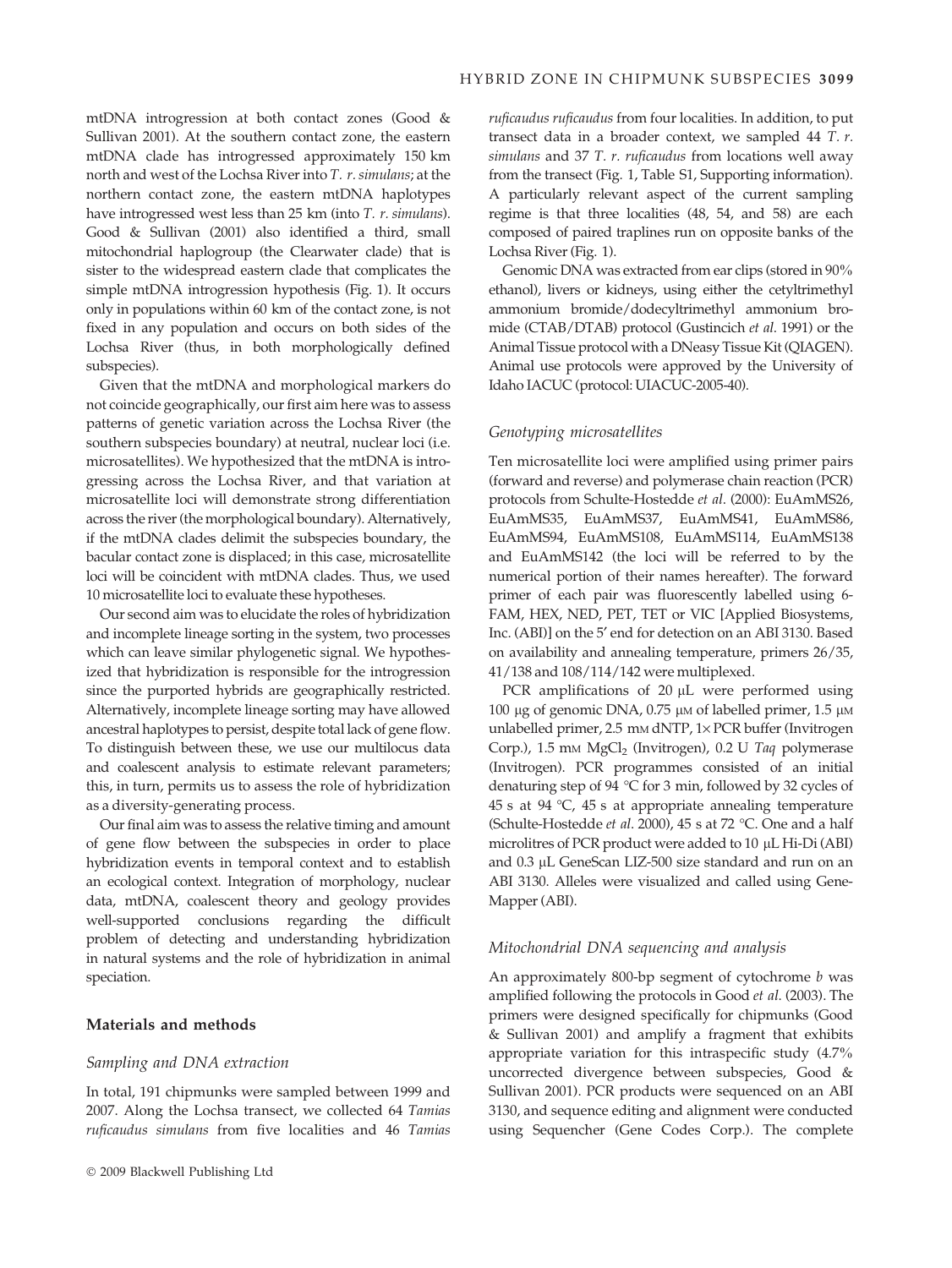mtDNA data set contained 154 of the 191 T. ruficaudus individuals and five outgroup individuals (three Tamias amoenus and two Tamias townsendii); the data set was then pruned so that all individual fragments were of the same size (679 bp). This is adequate for our purpose, which is not to reconstruct the mtDNA gene tree fully, but to resolve to which mtDNA clade individuals belong. To ease computational load, we then condensed redundant sequences using MacClade (version 4.06; Maddison & Maddison 2003), which resulted in 52 unique sequences. We used DT-ModSel (Minin et al. 2003) to select the simplest model that is expected to perform well in phylogeny estimation (Sullivan & Joyce 2005). We used PAUP\* 4.0 (Swofford 2000) to conduct an iterative maximum-likelihood (ML) search following Sullivan et al. (2005). Nodal support was evaluated via bootstrap analysis (Felsenstein 1985) with 500 bootstrap replicates and only a single tree held at a time (i.e.  $MaxTree = 1$ . In addition, we assessed nodal support using posterior probabilities generated by MrBayes (Huelsenbeck & Ronquist 2001; Ronquist & Huelsenbeck 2003). Over two independent runs, we ran four Metropolis-coupled Markov chains for at least  $5 \times 10^6$  generations. Convergence was assessed using the standard deviation of split frequencies and in both replicates, these were  $< 0.006$  after  $1.5 \times 10^6$  generations, which were discarded. We then filtered trees from the remaining generations, combined runs and obtained the partition frequencies. Haplotypes were assigned following Good et al. (2003). All newly generated sequences were uploaded to GenBank under accession nos FJ785647– FJ785715.

# Microsatellite diversity, population structure and hybridization

We used GenePop 3.4 (Raymond & Rousset 1995) to test Hardy–Weinberg Equilibrium (HWE), estimate actual and expected levels of heterozygosity. We assessed differentiation within and among subspecies and populations and calculated population level pairwise  $F_{ST}$  and  $R_{ST}$ .

Due to the possibility of recent divergence and low levels of differentiation between the subspecies, we used a variety of assignment methods. First, we used the program Structure (Pritchard et al. 2000) to estimate individual admixture and population assignment without a priori assumptions of population subdivision. Under the admixture model, Structure estimates co-ancestry coefficients for individuals in each of k populations. This is a robust model that can be tailored to address a variety of questions and test assumptions. We ran six replicates with a burn-in of  $5.0 \times 10^4$ followed by  $1.5 \times 10^5$  subsequent generations for each value of k, ranging from 1 to 26. The upper bound is equal to the number of collection localities, corresponding to the hypothesis that each collection locality is genetically differentiated. The second-order rate of change of the likelihood function

 $(\Delta k, Evanno et al. 2005)$  was used to detect the amount of structuring beyond which further subdivision does not substantially improve the fit of the admixture model. In addition, we used reversible jump Markov chain Monte Carlo (MCMC) implemented in the program Structurama (Huelsenbeck & Andolfatto 2007) to calculate the posterior probability distribution of  $k$  when it is treated as a random variable and a Dirichlet process prior is assumed. We set the mean expected prior number of populations to two and this set the prior probabilities for  $k = 1$  through  $k = 5$  to 0.3597  $(k = 1)$ , 0.3766  $(k = 2)$ , 0. 1876  $(k = 3)$ , 0.0596  $(k = 4)$  and  $0.0137$  ( $k = 5$ ). We ran the MCMC for 100 000 generations with a sample frequency of 25 generations. This led to 4000 observations, the first 100 of which were discarded as burn-in.

Because neither of the above approaches is explicitly designed to assign individuals into hybrid classes, we used NewHybrids (Anderson & Thompson 2002) to estimate posterior probabilities that each individual is pure parental,  $F_1$ ,  $F_2$  or backcrossed, without a priori population assignment. This program is best used with large samples from a small geographical area to increase likelihood of detection of first-generation migrants. However, here we applied it to a sample from across the contact zone in order to increase our chance of detecting movement of recent hybrids across it. We ran two replicate analyses, each consisting of a burn-in of  $1 \times 10^4$  followed by  $1 \times 10^4$  generations, as recommended by Anderson & Thompson (2002). We ran a single long run, with a burn-in of  $2.5 \times 10^4$ , followed by  $1 \times 10^5$  generations to corroborate results. We then used BayesAss (Wilson & Rannala 2003) for assignment because it does not assume HWE within samples. It can identify migrants and  $F_1$  hybrids and assess recent migration rates, thus providing an independent assessment of individual assignment, despite being limited by its single hybrid class. Data were partitioned by subspecies and chains were run for  $3 \times 10^6$  iterations.

Fifth, we used GeneClass2 (Piry et al. 2004) to detect first generation  $(F_0)$  migrants. We used a Bayesian method (Rannala & Mountain 1997), for the likelihood computations ( $L = L_{home}/L_{max}$ ) and set the acceptance threshold at 0.01. We calculated the probability that the individual was not a migrant using the Paetkau et al. (2004) simulation algorithm on 1000 simulated individuals with alpha set to 0.01. We also used the program to assign/exclude source populations for all individuals, which we grouped by subspecies, using the same likelihood and simulation settings as above. GeneClass2 is fast and versatile and most useful for paternity assignment when parentals are known.

#### Coalescent analysis

We used the coalescent-based program IM (Hey & Nielsen 2004) to estimate the following parameters: effective population size of T. r. simulans ( $\theta_{TRS}$ ), T. r. ruficaudus ( $\theta_{TRR}$ ),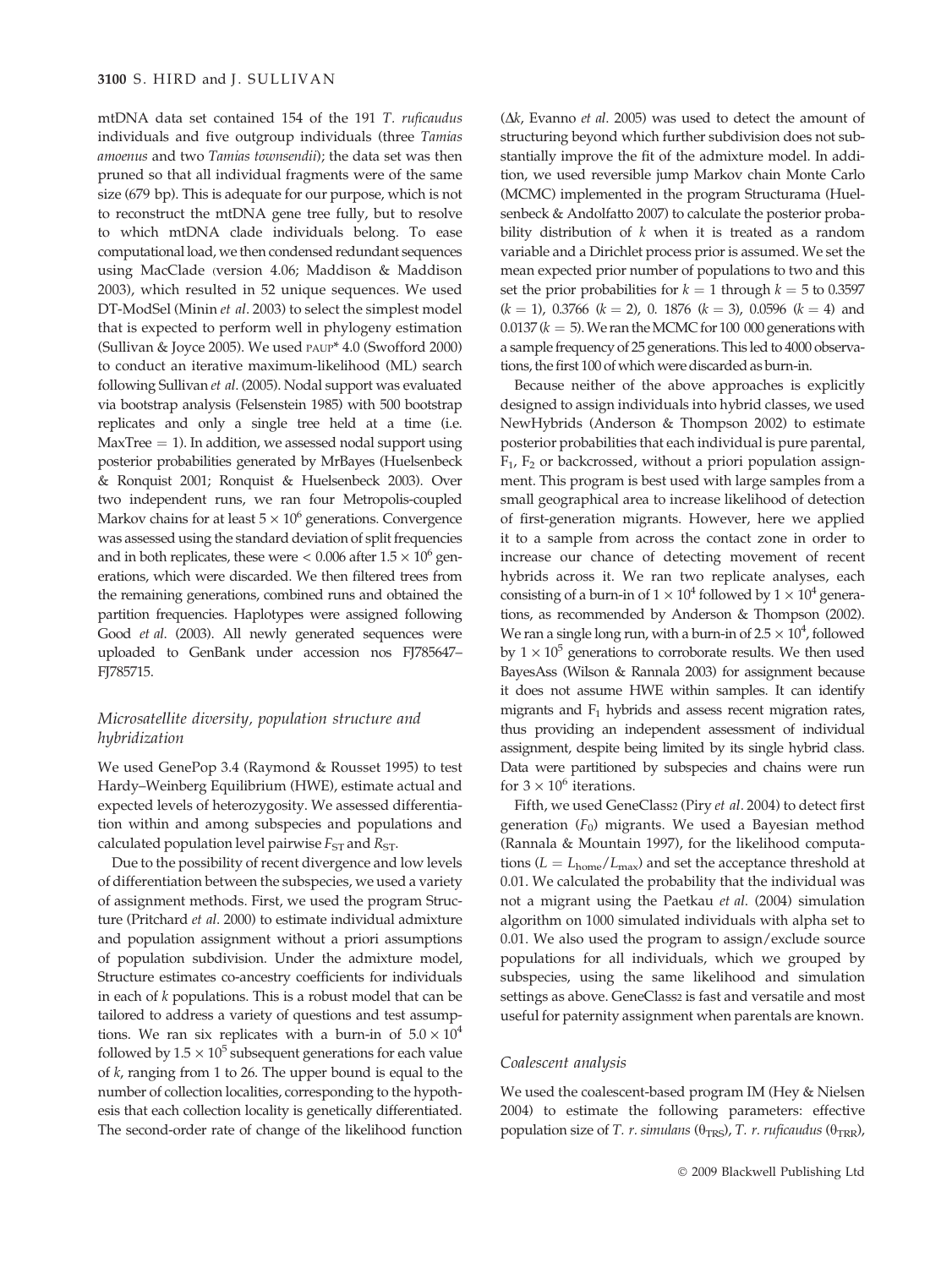and the ancestral T. ruficaudus population  $(\theta_{TR})$ , migration rate from T. r. simulans into T. r. ruficaudus ( $m_{TRR}$ ), and from T. r. ruficaudus into T. r. simulans  $(m_{TPS})$  and time since divergence  $(t_{\text{div}})$ . These analyses were applied to the mtDNA data set ( $n = 153$ ) partitioned by subspecies (i.e. following bacular morphology). Upper bounds for priors were estimated through a series of preliminary runs. A burn-in of  $2 \times 10^5$ was followed by at least  $5.0 \times 10^6$  additional generations. Three independent runs were completed (lowest ESS > 200). We also assessed the distributions of the number of migration events and mean timing of the migration events  $(t_{\text{mio}})$ occurring over the course of the MCMC simulation (Won & Hey 2005). To convert the parameters  $\theta$  and t into effective population size  $(N_e)$  and years  $(T)$  respectively, we used a gene mutation rate of  $3.4 \times 10^{-6}$  substitutions/locus/year. The migration parameter, m, was converted to migrants per year  $(M)$  by multiplying *m* and  $\theta$ .

IM is a powerful analytical tool that estimates many parameters simultaneously. However, it assumes a biologically simple model (e.g. geographical subdivisions within ancestral population and a single bifurcating history) that nevertheless includes a large number of parameters. We applied this model to our data despite likely violations and interpret the results in the light of the biases that this may cause.

#### Bacular morphotype

Data on seven variables were used to construct a discriminant function equation; these variables were shaft length (SL), tip length (TL), tip angle (TA), keel height (KH), neck height (NH), shaft height (SH) and basal width (BW) (Good et al. 2003). We used the program SPSS (SPSS Inc.), which output this equation:  $[-20.597 + (5.829 \times SL) +$  $(0.054 \times TL) + (0.032 \times TA) + (-7.449 \times KH) + (8.212 \times NH) +$ 

 $(0.919 \times SH) + (-6.753 \times BW)$ . Our sampling was restricted to individuals collected before 2003 but the results were extrapolated to all individuals within traditional subspecies ranges since no intermediates have been recorded and we have never seen population level polymorphism in bacular types; additionally, the equation correctly assigned ten individuals not used to construct the equation. Individuals with a positive DFA score were assigned a hybrid index of 0 and negative values received a score of 1.

# Results

#### Microsatellite diversity

All loci were polymorphic within subspecies, with an average of 15.2 alleles per locus and a range of 6–27 (samplesize adjusted values were mean  $= 13.1$ ; range  $= 5.8$ -25.4). Observed heterozygosity  $(H<sub>O</sub>)$  ranged from 0.405 to 0.895; across all samples,  $H<sub>O</sub>$  was greater than 0.6 for all loci. Expected heterozygosity  $(H_E)$  ranged from 0.457 to 0.937 (Table 1).

Exact tests for HWE on all loci in each population and subspecies indicated that assumptions of the assignment tests are not strongly violated. Within the 24 populations, only four of the 140 tests deviate from HWE ( $P < 0.05$ ); within subspecies, seven of the 20 tests were significant  $(P < 0.05,$  Table 1). This increase in rejection rate is most likely attributable to combining populations that are genetically distinct (i.e. ignoring unassessed subdivision, the Wahlund effect). Of these results, significance did not cluster by locus, further suggesting that the markers are suitable for analysis. A global test (Fisher's method) for linkage disequilibrium within subspecies indicated two of 46 pairwise comparisons deviated from the null hypothesis of genotypes being independent across loci ( $P < 0.05$ ).

Table 1 Observed number of alleles (A), genetic diversity corrected for sample size ( $A^*$ ), observed heterozygosity ( $H_O$ ), expected heterozygosity  $(H_E)$  and deviations from HWE (P) for each subspecies

| Locus     |      | Tamias ruficaudus simulans (107) |             |       |                  |      | Tamias ruficaudus ruficaudus (84) |             | Total (191) |                  |      |       |             |       |
|-----------|------|----------------------------------|-------------|-------|------------------|------|-----------------------------------|-------------|-------------|------------------|------|-------|-------------|-------|
|           | A    | $A^*$                            | $H_{\rm O}$ | Н     | $\boldsymbol{P}$ | A    | $A^*$                             | $H_{\rm O}$ | Н           | $\boldsymbol{P}$ | А    | $A^*$ | $H_{\rm O}$ | Н     |
| 26        | 11   | 10.9                             | 0.623       | 0.839 | < 0.01           | 10   | 9.9                               | 0.783       | 0.838       | 0.26             | 13   | 11.4  | 0.693       | 0.839 |
| 35        | 11   | 10.6                             | 0.762       | 0.829 | 0.78             | 11   | 11                                | 0.766       | 0.831       | ${}< 0.01$       | 12   | 11    | 0.764       | 0.83  |
| 37        | 16   | 15.3                             | 0.825       | 0.889 | 0.09             | 12   | 12                                | 0.818       | 0.878       | 0.4              | 17   | 15.8  | 0.822       | 0.884 |
| 41        | 9    | 8.1                              | 0.636       | 0.627 | 0.78             | 8    | 7.8                               | 0.786       | 0.764       | 0.52             | 10   | 8.1   | 0.702       | 0.688 |
| 86        | 10   | 9.7                              | 0.696       | 0.805 | < 0.01           | 10   | 9.9                               | 0.81        | 0.816       | 0.35             | 12   | 10.4  | 0.746       | 0.81  |
| 94        | 11   | 10.7                             | 0.858       | 0.83  | 0.75             | 14   | 13.9                              | 0.768       | 0.82        | < 0.01           | 14   | 12.3  | 0.819       | 0.826 |
| 108       | 12   | 10.9                             | 0.726       | 0.797 | 0.03             | 11   | 10.9                              | 0.778       | 0.834       | 0.14             | 14   | 10.7  | 0.749       | 0.813 |
| 114       | 24   | 22                               | 0.874       | 0.887 | 0.65             | 14   | 13.9                              | 0.747       | 0.853       | 0.01             | 24   | 19.8  | 0.819       | 0.872 |
| 138       | 9    | 8.9                              | 0.841       | 0.84  | 0.9              | 6    | 5.8                               | 0.405       | 0.457       | 0.21             | 9    | 8.4   | 0.649       | 0.672 |
| 142       | 27   | 25.4                             | 0.895       | 0.937 | 0.19             | 19   | 18.9                              | 0.788       | 0.888       | 0.01             | 27   | 23.3  | 0.849       | 0.916 |
| Avg       | 14   | 13.2                             | 0.774       | 0.828 |                  | 11.5 | 11.4                              | 0.745       | 0.798       |                  | 15.2 | 13.1  | 0.761       | 0.815 |
| <b>SE</b> | 2.03 | 1.86                             | 0.03        | 0.03  |                  | 1.14 | 1.15                              | 0.04        | 0.04        |                  | 1.87 | 1.58  | 0.02        | 0.02  |

- 2009 Blackwell Publishing Ltd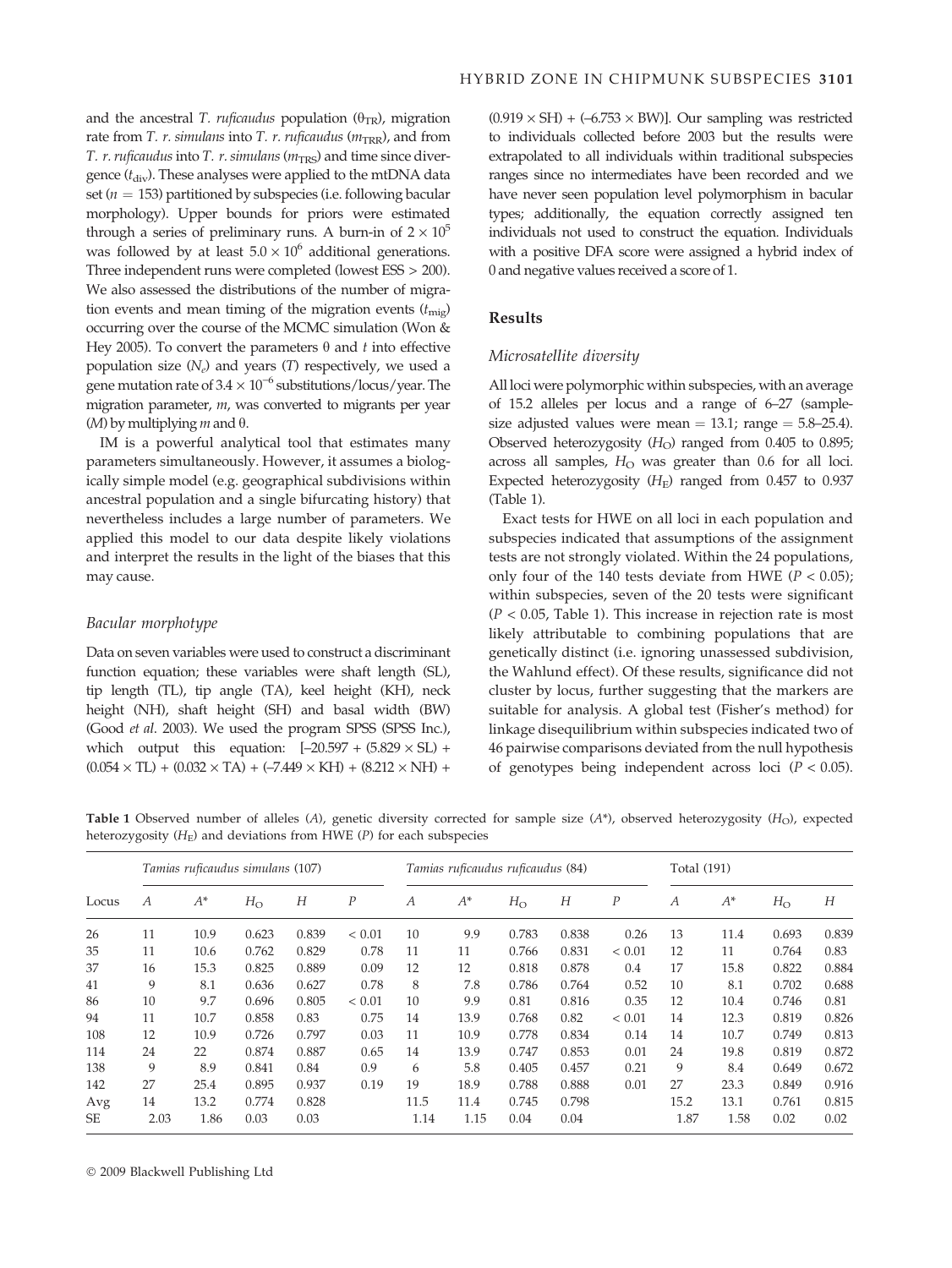

Fig. 2 Measurements of population likelihood. Black line is the log likelihood averaged over six Structure runs. Gray line is  $\Delta k$ , or the greatest change in log likelihood from previous k. Gray bars are the posterior probability of each  $k$ , with expected prior number of populations set to 2 (using Structurama).

The null hypotheses of identical allelic and genotypic frequency distributions were both rejected ( $P < 0.001$ ) at all 10 loci between subspecies. The distributions, therefore, are significantly different. Between subspecies,  $F_{ST}$  was 0.07 and  $R_{ST}$  was 0.16; between populations,  $F_{ST}$  varied from 0 to 0.24 and  $R_{ST}$  varied from 0 to 0.54 (Table 2).

# Population structure and hybridization

Averaged across six replicates, the log-likelihood values from Structure increased from  $k = 1$  to  $k = 3$  and sharply decreased after  $k = 4$  (Fig. 2). At  $k = 4$ , individuals clustered into an additional Tamias ruficaudus ruficaudus group and at  $k = 5$  and higher, the co-ancestry of existing groups further subdivide with every addition of a partition. However, at  $k =$ 6 and greater, some groups have no individuals with 80% co-ancestry or greater. With  $k = 2$ , individuals clustered in a manner largely consistent with bacular morphology (i.e. according to subspecies); there were 181 individuals assigned to their correct subspecies with > 80% co-ancestry. The remaining 10 individuals were effectively admixed, with co-ancestry to either subspecies between 20% and 80%. No individuals were assigned to the wrong subspecies (i.e. conflicting with bacular type) with greater than 80% co-ancestry, suggesting no recent migrants. Furthermore, the paired samples separated by the Lochsa River (48 S and 48 N; 54 S and 54 N; 58 S and 58 N) contained individuals with almost no co-ancestry with the sample from across the river (Fig. 3). The analysis with  $k = 3$  had the second highest  $\Delta k$  score (Evanno et al. 2005) and, from Structurama, the highest posterior probability [0.9068; the second highest was  $k = 4$  (0.0888), Fig. 2]. These three partitions are congruent with other data: the three groups correspond to (i) individuals with Tamias ruficaudus simulans bacula and Western mtDNA, (ii) individuals with T. r. simulans bacula but Eastern mtDNA (i.e. individuals with introgressed mtDNA), and (iii) individuals with  $T. r.$ ruficaudus bacula and Eastern mtDNA (Fig. 3).

Of the 84 T. r. ruficaudus individuals, 74 were assigned by NewHybrids to a pure parental class, four of the remaining 10 were assigned with  $> 80\%$  probability to the  $F_2$  class and six individuals were not assigned to any class with probability > 80%. A second pure parental class was not identified; of the 107 T. r. simulans individuals, 42 were assigned to the  $F_2$  class, five to the backcrossed (with T. r. simulans) class and 60 individuals were not assigned to any class.

The assignment test BayesAss determined that 188 of the 191 individuals had > 90% probability of assignment to the appropriate subspecies as defined by bacular morphology. The remaining three individuals (one T. r. simulans and two T. r. ruficaudus) were assigned as hybrids with 47.3%, 89.7% and 35.4% confidence (respectively). No individuals were assigned to the incorrect subspecies (i.e. no migrant individuals were inferred). The results from GeneClass2 were similar; 98% of our individuals were correctly assigned. Three *T. r. simulans* and four *T. r. ruficaudus* individuals had higher probability of belonging to the opposite subspecies (thus, were migrants). All three  $T. r.$  simulans and one  $T. r.$ *ruficaudus* individuals were significant ( $P < 0.01$ ).

# Coalescent analysis

The three independent IM runs converged on similar results, which were averaged (Table 3). Across the runs, the effective female population size  $(N_{ef})$  of T. r. simulans averaged slightly over  $6.1 \times 10^6$ ; N<sub>ef</sub> of T. r. ruficaudus was  $2.4 \times 10^6$  and the N<sub>ef</sub> of the ancestral T. *ruficaudus* population was  $5.6 \times 10^6$ . The value for migrants into *T. r. simulans*  $(M_{TRS})$  was 0.3 migrants/year and  $M_{TRR}$  was 10 migrants/ year;  $T_{\text{div}}$  was approximately 325 000 years ago. In addition, we assessed the number of migration events and  $T_{\text{mig}}$ ; the highest posterior probability for number of migration events into T. r. simulans was similar for both zero and one  $[p(0) = 0.21911; p(1) = 0.20675]$  and into *T. r. ruficaudus* was five  $[p(5) = 0.17779]$ . The mean timings of these events were 39 589 years ago (into T. r. simulans) and 48 387 years ago (into T. r. ruficaudus).

# Discussion

#### Aim 1: subspecies boundary

The morphological differentiation between the bacula of the two subspecies, T. r. ruficaudus and T. r. simulans, is statistically significant; this is a key taxonomic character in rodents, especially in sciurids (including chipmunks). Despite the bacular types being sufficiently differentiated to have led Patterson & Heaney (1987) to suggest the possibility of distinct species status for each subspecies,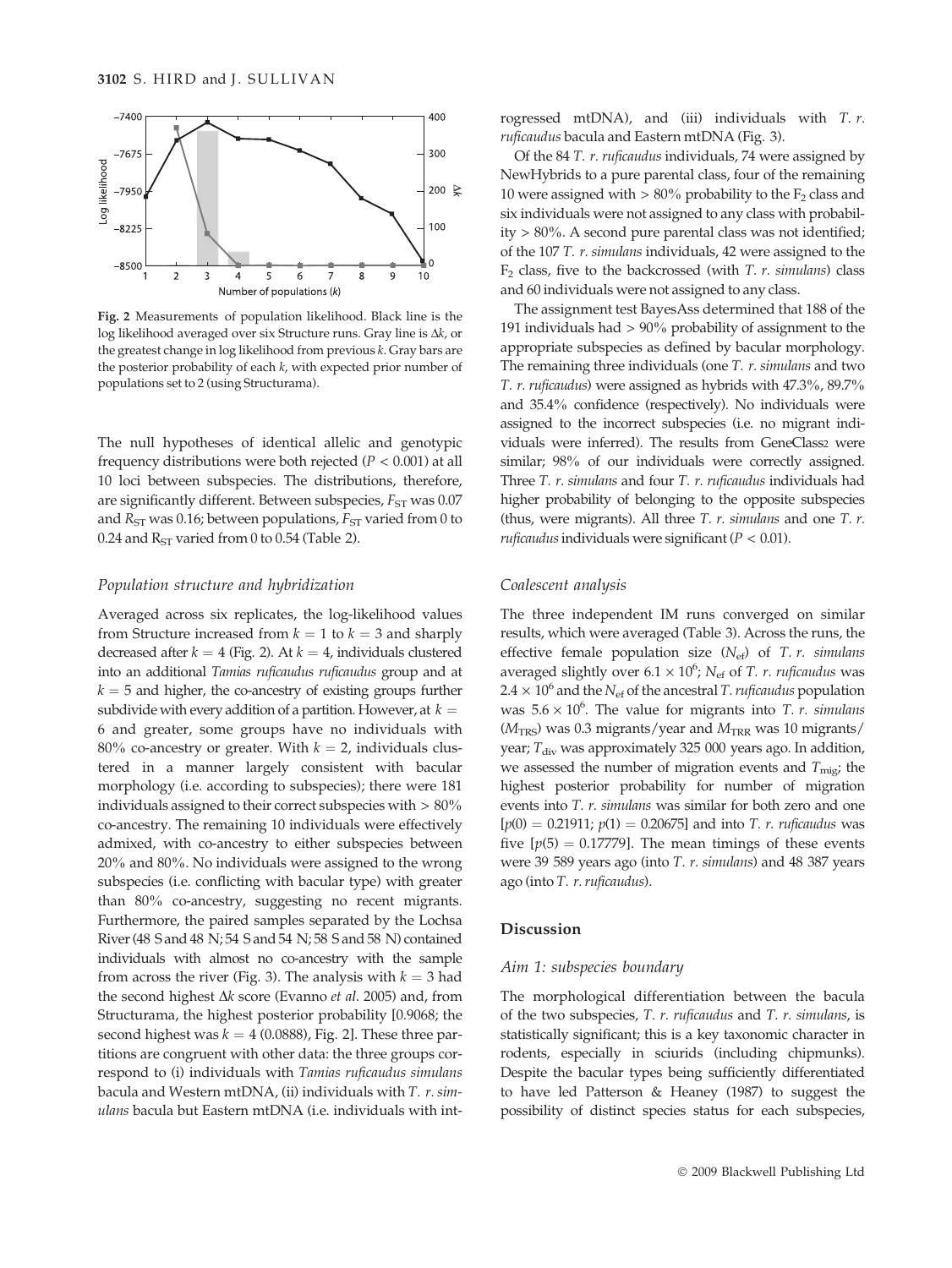Table 2 Pairwise population differentiation; F<sub>ST</sub> above diagonal, R<sub>ST</sub> below. Values less than 0.05 in italics, values above 0.15 in bold  $R_{ST}$  below. Values less than 0.05 in italics, values above 0.15 in bold **Table 2** Pairwise population differentiation;  $F_{ST}$  above diagonal,

| 66              |                                                                                                                                                                                                                       |                                                                                                                                                                                                                                  |  |  |  |  |  |  |      |                            |                            |      |  |
|-----------------|-----------------------------------------------------------------------------------------------------------------------------------------------------------------------------------------------------------------------|----------------------------------------------------------------------------------------------------------------------------------------------------------------------------------------------------------------------------------|--|--|--|--|--|--|------|----------------------------|----------------------------|------|--|
| 65              |                                                                                                                                                                                                                       |                                                                                                                                                                                                                                  |  |  |  |  |  |  |      |                            |                            |      |  |
| $\mathcal{L}$   | 1981 - 1982 - 1982 - 1983 - 1983 - 1983 - 1984 - 1985 - 1986 - 1986 - 1986 - 1986 - 1986 - 1986 - 19<br>1982 - 1983 - 1984 - 1985 - 1986 - 1986 - 1986 - 1986 - 1986 - 1986 - 1986 - 1986 - 1986 - 1986 - 1986 - 1986 |                                                                                                                                                                                                                                  |  |  |  |  |  |  |      |                            |                            | 0.03 |  |
| $\overline{2}$  |                                                                                                                                                                                                                       |                                                                                                                                                                                                                                  |  |  |  |  |  |  |      |                            | $\frac{1}{2}$              |      |  |
| 47              |                                                                                                                                                                                                                       |                                                                                                                                                                                                                                  |  |  |  |  |  |  |      |                            | 19<br>0.01<br>0.11<br>0.11 |      |  |
| E               | 11999988888888998888<br>119999988888888998                                                                                                                                                                            |                                                                                                                                                                                                                                  |  |  |  |  |  |  |      | $0.15$<br>$0.15$<br>$0.06$ |                            |      |  |
| $^{49}$         |                                                                                                                                                                                                                       |                                                                                                                                                                                                                                  |  |  |  |  |  |  |      |                            |                            |      |  |
| 56              |                                                                                                                                                                                                                       |                                                                                                                                                                                                                                  |  |  |  |  |  |  |      |                            |                            |      |  |
| 77              |                                                                                                                                                                                                                       |                                                                                                                                                                                                                                  |  |  |  |  |  |  |      |                            |                            |      |  |
| 585             |                                                                                                                                                                                                                       |                                                                                                                                                                                                                                  |  |  |  |  |  |  |      |                            |                            |      |  |
| 54S             |                                                                                                                                                                                                                       |                                                                                                                                                                                                                                  |  |  |  |  |  |  | 2577 |                            |                            |      |  |
| 48S             |                                                                                                                                                                                                                       |                                                                                                                                                                                                                                  |  |  |  |  |  |  |      |                            |                            |      |  |
| 58N             |                                                                                                                                                                                                                       |                                                                                                                                                                                                                                  |  |  |  |  |  |  |      |                            |                            |      |  |
| ပူ              |                                                                                                                                                                                                                       |                                                                                                                                                                                                                                  |  |  |  |  |  |  |      |                            |                            |      |  |
| 53              | 86886 868 869 869 869 869<br>868886 868 869 869 869 869                                                                                                                                                               |                                                                                                                                                                                                                                  |  |  |  |  |  |  |      |                            |                            |      |  |
| R               |                                                                                                                                                                                                                       |                                                                                                                                                                                                                                  |  |  |  |  |  |  |      |                            |                            |      |  |
| 36              | 88<br>0.010<br>0.010<br>0.000                                                                                                                                                                                         |                                                                                                                                                                                                                                  |  |  |  |  |  |  |      |                            |                            |      |  |
| 44              |                                                                                                                                                                                                                       |                                                                                                                                                                                                                                  |  |  |  |  |  |  |      |                            |                            |      |  |
| 57              |                                                                                                                                                                                                                       |                                                                                                                                                                                                                                  |  |  |  |  |  |  |      |                            |                            |      |  |
| 42              | 0.04<br>0.03<br>0.05                                                                                                                                                                                                  |                                                                                                                                                                                                                                  |  |  |  |  |  |  |      |                            |                            |      |  |
| 5               | 3.05                                                                                                                                                                                                                  |                                                                                                                                                                                                                                  |  |  |  |  |  |  |      |                            |                            |      |  |
| $\overline{11}$ | 0.04                                                                                                                                                                                                                  |                                                                                                                                                                                                                                  |  |  |  |  |  |  |      |                            |                            |      |  |
| 62              | 0.02                                                                                                                                                                                                                  | e secondo de secondo de secondo de secondo de secondo de secondo de secondo de secondo de secondo de secondo d<br>Este de secondo de secondo de secondo de secondo de secondo de secondo de secondo de secondo de secondo de sec |  |  |  |  |  |  |      |                            |                            |      |  |
| 59              |                                                                                                                                                                                                                       | $8.5$ 5 $13.5$ 5 $15.5$ 5 $13.5$ 6 $13.5$ 6 $13.5$ 6 $13.5$ 6 $13.5$ 6 $13.5$ 6 $13.5$ 6 $13.5$ 6 $13.5$ 6 $13.5$ 6 $13.5$ 6 $13.5$ 6 $13.5$ 6 $13.5$ 6 $13.5$ 6 $13.5$ 6 $13.5$ 6 $13.5$ 6 $13.5$ 6 $13.5$ 6 $13.5$ 6 $13.5$    |  |  |  |  |  |  |      |                            |                            |      |  |
| dod             |                                                                                                                                                                                                                       |                                                                                                                                                                                                                                  |  |  |  |  |  |  |      |                            |                            |      |  |

- 2009 Blackwell Publishing Ltd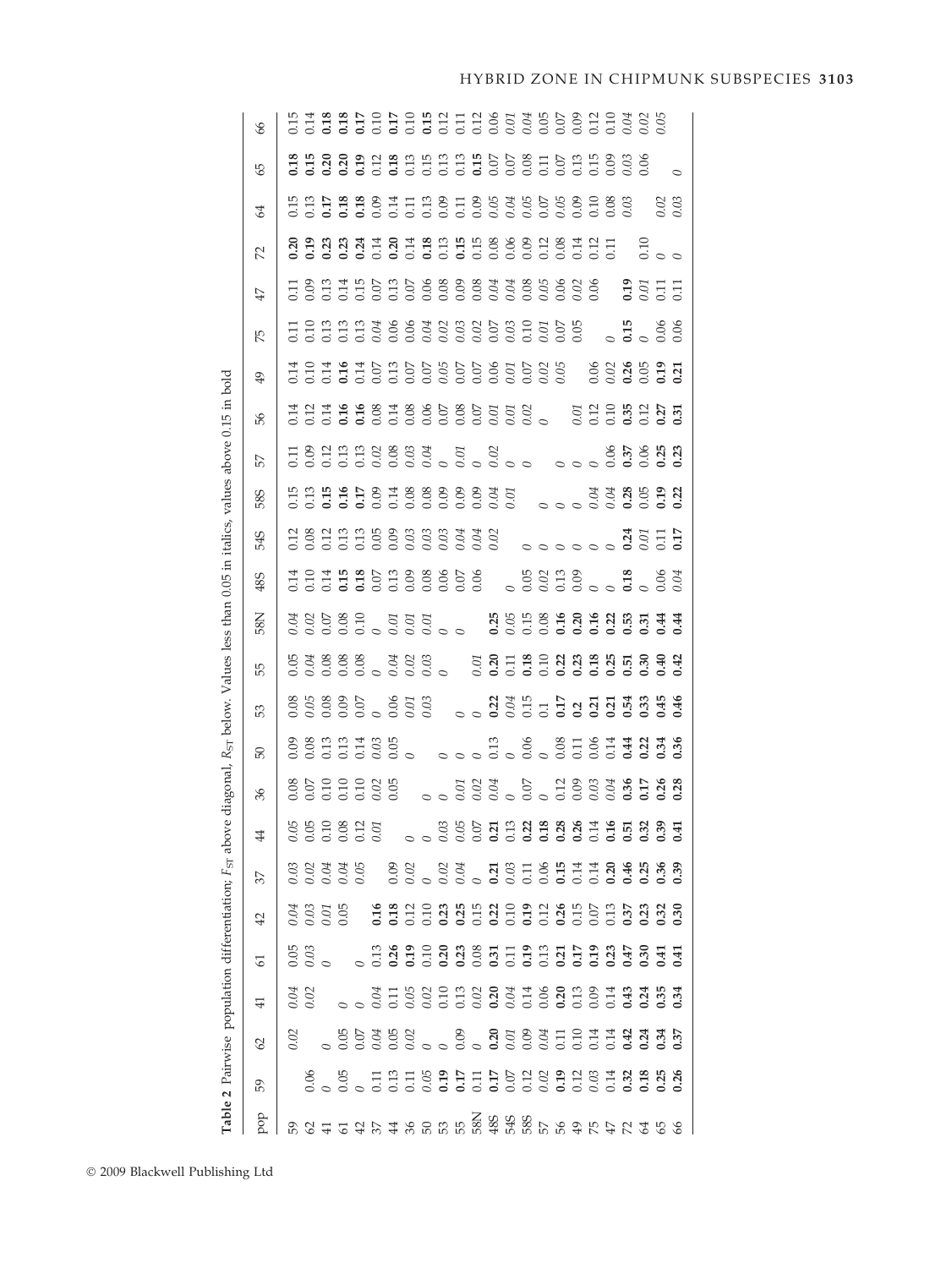

Fig. 3 Hybrid indices. (a) Distribution of co-ancestry coefficients, averaged within populations for  $k = 3$  (using Structure) overlaid on subspecies distributions (light gray = Tamias ruficaudus simulans; dark gray = Tamias ruficaudus ruficaudus). Populations that have both a north shore and a south shore collection were split into two smaller pies to represent the two localities. (b) Hybrid indices along the transect for morphology (black line, 1.0 is equivalent to a negative score in our discriminant function equation and 0 is a positive score), nuclear microsatellite date (dashed gray line, co-ancestry coefficients are averaged within populations) and mtDNA haplotypes (solid gray line, calculated as percentage of individuals belonging to the western clade); scaled to distance from the Lochsa River. (c) Comparison of all populations: bacular morphotype (white  $= T. r.$  simulans, black  $= T. r.$  ruficaudus), averaged co-ancestry coefficients for  $k = 2$  and  $k = 3$  from Structure, and mtDNA [percentage of individuals in the western {white} and eastern {black} clades]. Population numbers given and ordered roughly northwest to southeast.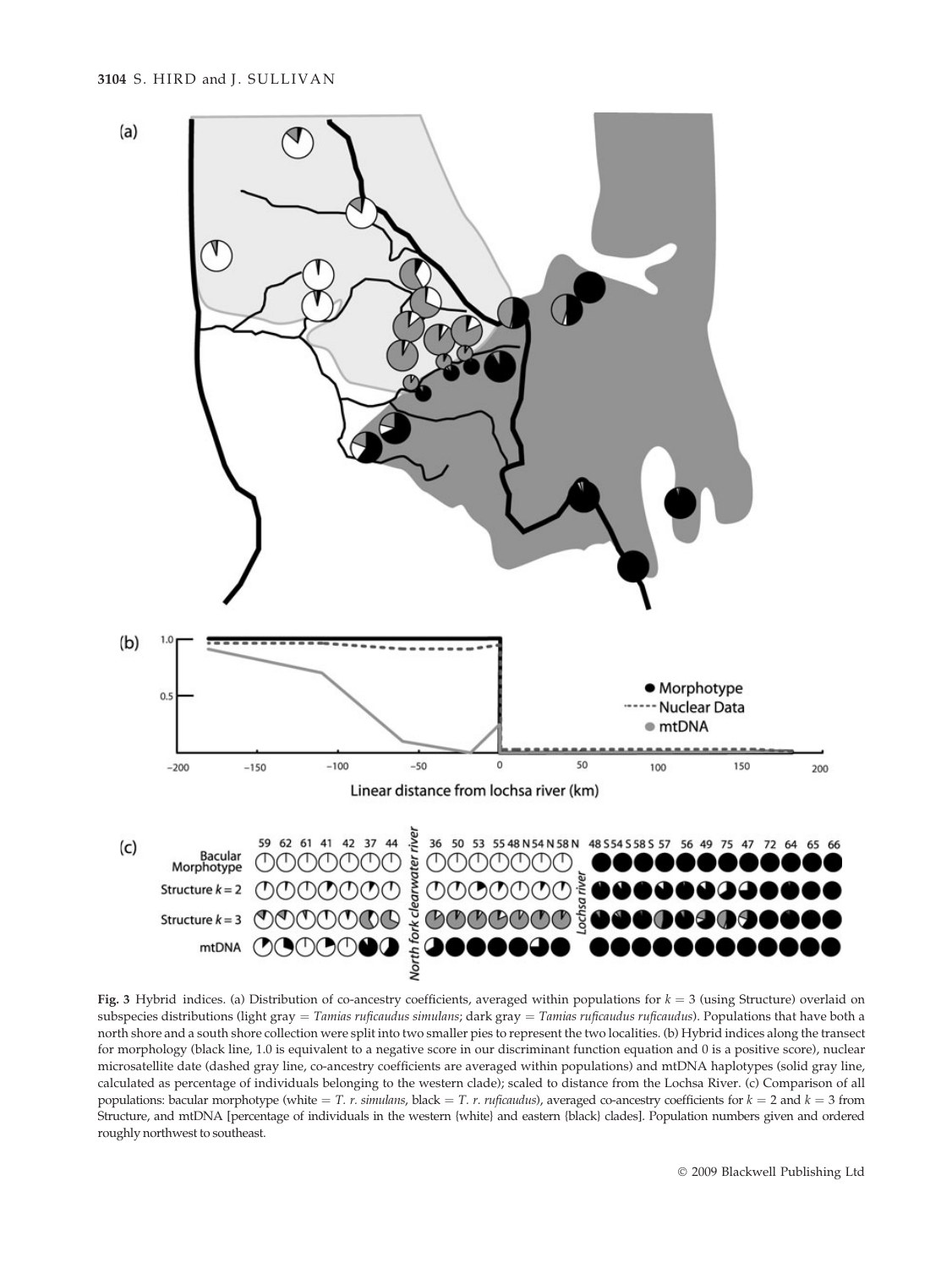|                         | HPD90Lo | HiPt    | HPD90Hi |                    | HPD90Lo       | HiPt      | HPD90Hi    |
|-------------------------|---------|---------|---------|--------------------|---------------|-----------|------------|
| $\theta$ <sub>TRS</sub> | 27.4564 | 42.1224 | 68.5858 | $N_{\text{effRS}}$ | 4 025 865     | 1 176 311 | 10 056 575 |
| $\theta_{\rm{TRR}}$     | 9.005   | 16.6775 | 30.7325 | $N_{\text{effRR}}$ | 1 320 384     | 2 445 387 | 4 506 232  |
| $\theta_{TR}$           | 21.9821 | 38.5069 | 83.8969 | $N_{\text{effR}}$  | 3 2 2 0 1 8 2 | 5 646 167 | 12 301598  |
| $t_{\rm div}$           | 0.635   | 1.112   | 9.735   | $T_{\rm div}$      | 186 217       | 326 100   | 2 854 839  |
| $m$ <sub>TRS</sub>      | 0.0033  | 0.0036  | 0.2763  | M <sub>TRS</sub>   | 0.198         | 0.303     | 23.277     |
| $m_{\rm TRR}$           | 0.0464  | 0.307   | 0.9996  | $M_{\rm TRR}$      | 1.548         | 10.241    | 33.342     |
| $t_{\rm migTRS}$        | 0.125   | 0.135   | 3.495   | $T_{\rm migTRS}$   | 36 656        | 39 589    | 1 024 915  |
| $t_{\rm migTRR}$        | 0.105   | 0.165   | 3.125   | $T_{\rm migTRR}$   | 30 791        | 48 387    | 916 412    |

Table 3 Raw and demographic parameter estimates determined by averaging three IM analyses, with associated 90% higher posterior density (HPD90) intervals

TRS, Tamias ruficaudus simulans; TRR, Tamias ruficaudus ruficaudus; TR, ancestral T. ruficaudus; N<sub>ef</sub>, effective female population size; T<sub>div</sub>, divergence time in years;  $M$ , number of migrants per year;  $T_{\text{mig}}$ , mean timing of migration events.

there is mtDNA introgression at both subspecific contact zones (Fig. 4), as first shown by Good & Sullivan (2001).

Nevertheless, population genetic statistics for the two subspecies indicate that the nuclear genomes are differentiated. Between the subspecies  $F_{ST}$  is 0.07, slightly above the value of 0.05 that traditionally indicates moderate differentiation. Using  $R_{ST}$ , which is based on the stepwise-mutation model, differentiation between the subspecies is 0.16, again indicating moderate differentiation.

Furthermore, the microsatellites confirmed that the subspecies' nuclear genomes are coincident with the bacular morphotypes; the Lochsa River forms a sharp boundary at microsatellite loci as well as in bacular morphology. The clustering analysis using the microsatellite data (e.g. Structure, without a priori population assignment) very conclusively clustered individuals collected from paired trapping localities on either side of the river into distinct populations (Fig. 3). Furthermore, every assignment test (BayesAss, NewHybrids, GeneClass2) unambiguously detected strong differentiation between individuals north of the Lochsa River and those south of it. Across our transect (Fig. 3b), the morphological data and nuclear data are congruent with each other but conflict with the mtDNA data, in which the cline is shifted (Fig. 3b, c).

## Aim 2: lineage sorting and hybridization

Incomplete lineage sorting and hybridization can generate similar phylogenetic signals. However, within our system there is evidence to reject incomplete lineage sorting in favour of hybridization as the source of incongruence between mtDNA and morphology/microsatellite data. First, the mtDNA clades are geographically correlated; incomplete lineage sorting predicts random geographical distribution of ancestral alleles whereas hybridization and backcrossing predicts a radiation outward from the point of hybridization. Second, we have shown that the mtDNA

is displaced from the subspecific contact zone (Fig. 3). The geographical coincidence of morphological and microsatellite differentiation across the Lochsa River clearly delimits the subspecies and indicates mtDNA introgression. Third, although migration between the two subspecies appears very low, IM estimates migration rates greater than zero (Table 3) and analyses using GeneClass2 and BayesAss detected one or more migrants per subspecies. Non-zero migration implies that gene flow is occurring and complete reproductive isolation has not been achieved. This evidence of recent gene flow, albeit at very low rates, suggests the plausibility of ancestral hybridization and this further corroborates that hybridization has led to the displaced mtDNA haplotypes.

The two analyses we used to assess different levels of substructure (i.e. were allowed to detect further subdivision) conflicted somewhat. The  $\Delta k$  criterion using Structure provided support for  $k = 2$ . This is reasonable since the  $\Delta k$ test detects the highest level of substructure (Evanno et al. 2005). However, despite the fact that we used priors that placed highest prior probability on  $k = 2$ , the MCMC analyses (Structurama) placed most of the posterior probability distribution on  $k = 3$ . Under this population structure, there is a T. r. simulans group restricted to the northwestern portion of the region sampled, a T. r. ruficaudus group, and a cluster of populations that coincide with the hybrid zone (i.e. localities where individuals with  $T$ .  $r$ . simulans baculum carry introgressed eastern mtDNA; Fig. 3). These results suggest that that the hybrid zone is stable and that the individuals that reside there form a unique combination of genotypes; the hybrid zone is not likely an evolutionary sink, but seems to contain a novel, genetically differentiated set of populations.

Because co-ancestry was generally  $> 80\%$  in most individuals within these three groups, current hybridization is occurring only at low levels. However, NewHybrids, specifically developed to detect recent hybridization,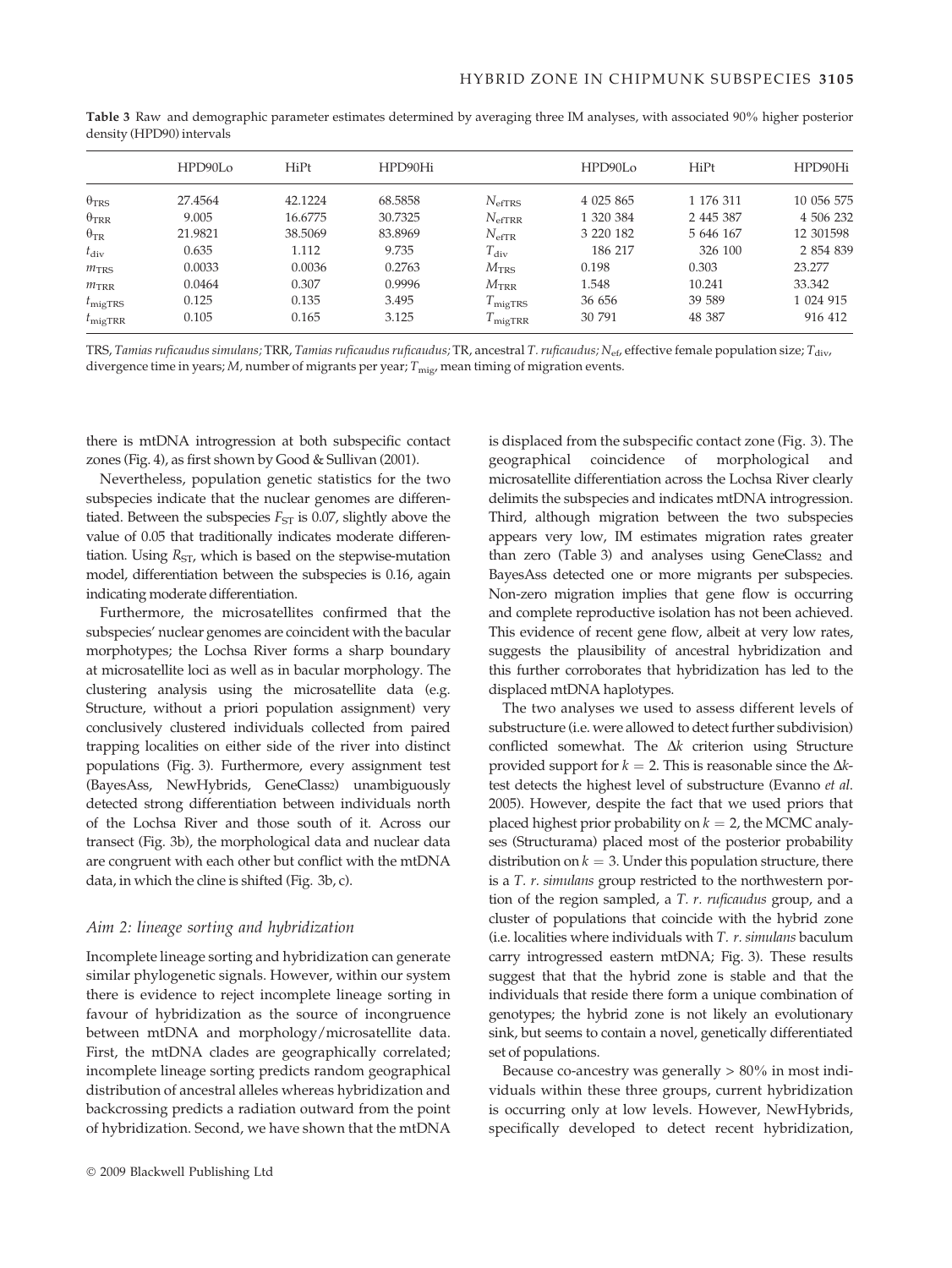



Fig. 4 Maximum-likelihood estimate (HKY + I) of cytochrome b phylogeny. Unique haplotypes designated by letter/number codes, numbers in parentheses represent number of individuals belonging to that haplotype. Numbers above internal branches correspond to maximum-likelihood bootstrap analysis (PAUP); numbers below internal branches correspond to posterior probabilities (MrBayes).

identified all T. r. simulans individuals as hybrids with all T. r. ruficaudus as pure parentals. This program is capable of inferring hybrids without samples from both parental populations; increased sampling across the northern half of the species range may uncover a second pure parental class, if one exists within T. ruficaudus.

#### Aim 3: amount and timing of gene flow

The program IM estimates migration and  $t_{div}$ , as well as assess the number and timing of migration events  $(t_{\text{mig}})$ . Our estimates place the subspecies divergence around 325 000 years ago, although the 90% credibility interval on

the posterior density ranges from 186 000 to over 2 million years ago (Table 3). This estimate makes reasonable biological sense, since chipmunks are believed to have radiated > 2 million years ago and these chipmunks are still sufficiently similar to exchange genes occasionally but have distinct bacula.

IM can also assess number of migration events and mean time of migration events  $(t_{\text{mig}})$  and this can be compared to  $t_{\rm div}$ , without incorporating a mutation rate. Incomplete lineage sorting would be supported if there were zero migration events and/or  $t_{\text{mig}}$  precedes  $t_{\text{div}}$ . Alternatively, hybridization is supported if there are multiple hybridization events and  $t_{\text{mig}}$  occurs substantially more recently than  $t_{\text{div}}$ .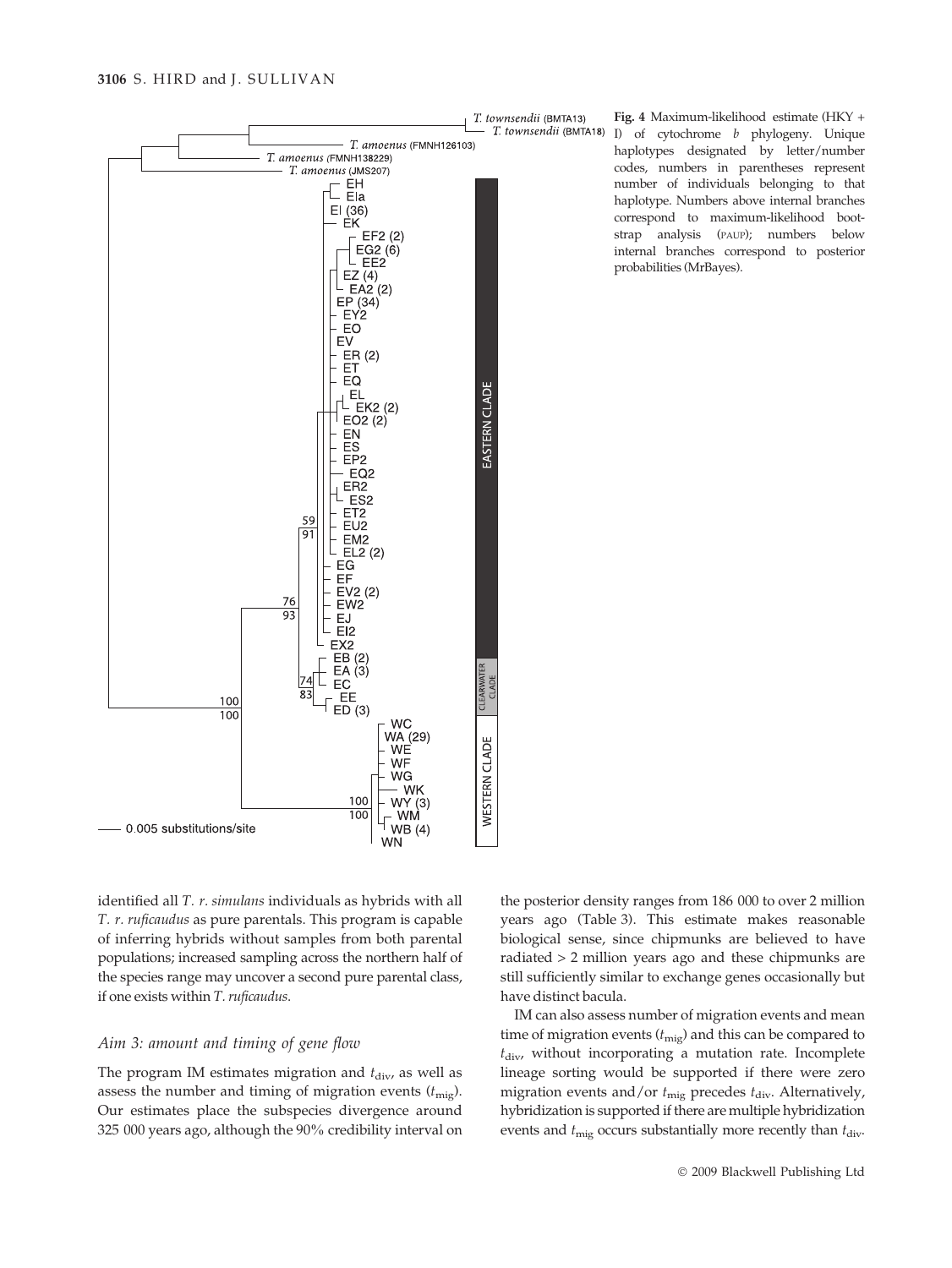Two of our results, therefore, support hybridization. First, although zero migration events into T. r. simulans was slightly better supported than one migration event, the mtDNA phylogeny suggests there must have been at least one migration event into T. r. simulans; therefore, there was at least one migration event per locus per subspecies. Second,  $t_{\text{mig}}$  is approximately an order of magnitude less than  $t<sub>div</sub>$ . These values indicate that hybridization events may have been relatively frequent throughout time and have occurred since their divergence. Since this is the mean time of migration events, hybridization may have been occurring before  $t_{\text{mig}}$  and possibly quite close to  $t_{\text{div}}$ .

# Geologic history

The geologic history of the Inland Northwest supports a complex history of vicariance and secondary contact between these two subspecies. With glacial cycles occurring until around 10 000 years ago, there was ample opportunity for the range of these two subspecies to be fragmented. Through the Pleistocene, the northern Rocky Mountains experienced glaciation, with the Cordilleran ice sheet extending south through much of the northern half of the current range of T. ruficaudus (e.g. Delcourt & Delcourt 1993). The Clearwater Drainage has been hypothesized as a refugium for multiple plant and animal groups throughout the Pleistocene (Daubenmire 1952; Detling 1968; Brunsfeld et al. 2001; Carstens et al. 2005). Therefore, the two subspecies of T. ruficaudus may have had multiple instances of contact throughout the Pleistocene, with sufficient isolation to diverge yet enough intermittent contact to permit hybridization on rare occasions.

# Clearwater clade and model violation

Good & Sullivan (2001) identified a third mtDNA haplogroup that is sister to the eastern (primarily T. r. ruficaudus) clade. In our sample, we had seven T. r. simulans and three T. r. ruficaudus individuals belonging to this mtDNA group and all were localized to within 60 km of the Lochsa River (Fig. 1). Based on this information, several hypotheses on the history of this marker can be erected. Since the group occurs in both subspecies, either lineage sorting or hybridization is responsible for its distribution. The Clearwater clade is sister to the eastern clade, which means it was isolated long enough to accumulate mutations that render it phylogenetically distinct. It would have then introgressed back into either T. r. ruficaudus or T. r. simulans, although we cannot assess whether the Clearwater group first introgressed into T. r. simulans or T. r. ruficaudus. Increasing the sample sizes around the Lochsa River, specifically focusing on the localities that have the Clearwater mtDNA clade would allow appropriate tests. Even without further testing, the occurrence of this mtDNA haplogroup

may support the hypothesis that a Clearwater Refugium existed during the last glacial maxima. Those residents were isolated from other populations that they merged with upon secondary contact.

The IM estimates of migration contradict unidirectional introgression of Eastern mtDNA into T. r. simulans, since the estimates for migration are greater going into T. r. ruficaudus than T. r. simulans. However, this is likely due to violation of the simple model that assumes no population subdivision. The inclusion of the Clearwater clade of mtDNA in this analysis is likely the result of differentiation of T. r. ruficaudus mtDNA in a Clearwater refugium, and this haplogroup is only found in and around the contact zone. As seen in Fig. 1, there are more T. r. simulans individuals (based on bacular morphology) with the Clearwater clade mtDNA type than T. r. ruficaudus individuals. It is likely that IM would infer that the Clearwater clade is a T. r. simulans clade that is introgressing east; this would produce estimates of migration rates we inferred (more introgression from T. r. simulans into T. r. ruficaudus than vice versa). However, the complex geological history (Good & Sullivan 2001) and broader phylogenetic analysis (N. Reid, unpublished data) support that the IM-based conclusion is a spurious effect of model violation. This suggests that the robustness of phylogeographical conclusions using the isolation with migration model needs to be examined systematically. For example, estimates of migration rates may be less robust to model violation than coalescent estimates of divergence times (B. Carstens, unpublished data).

## Implications for hybridization research

Classic studies of hybridization and hybrid zones can be seen as falling broadly into two categories, those that use clinal analysis to infer patterns of divergent selection and gene flow between populations by comparing different markers (e.g. Szymura & Barton 1986; Brumfield et al. 2001, etc.), and those that are primarily interested in the importance and frequency of hybrid speciation (e.g. Rieseberg et al. 1999). We suggest that our study falls somewhere in between. It is clear that something akin to a classical tension zone may be operating along the Lochsa River, where a balance between very strong selection and dispersal is maintaining a tight cline at many loci; however, a broader analysis indicates that historical levels of gene flow between our two putative parental populations have served to generate a genetically unique daughter population. These insights could not have been made in a classical cline-fitting context and the processes that produced this hybrid zone are perhaps analogous to the processes that result in hybrid speciation. That is highly speculative but it is necessary to be cognizant of both important approaches in order to draw our conclusions.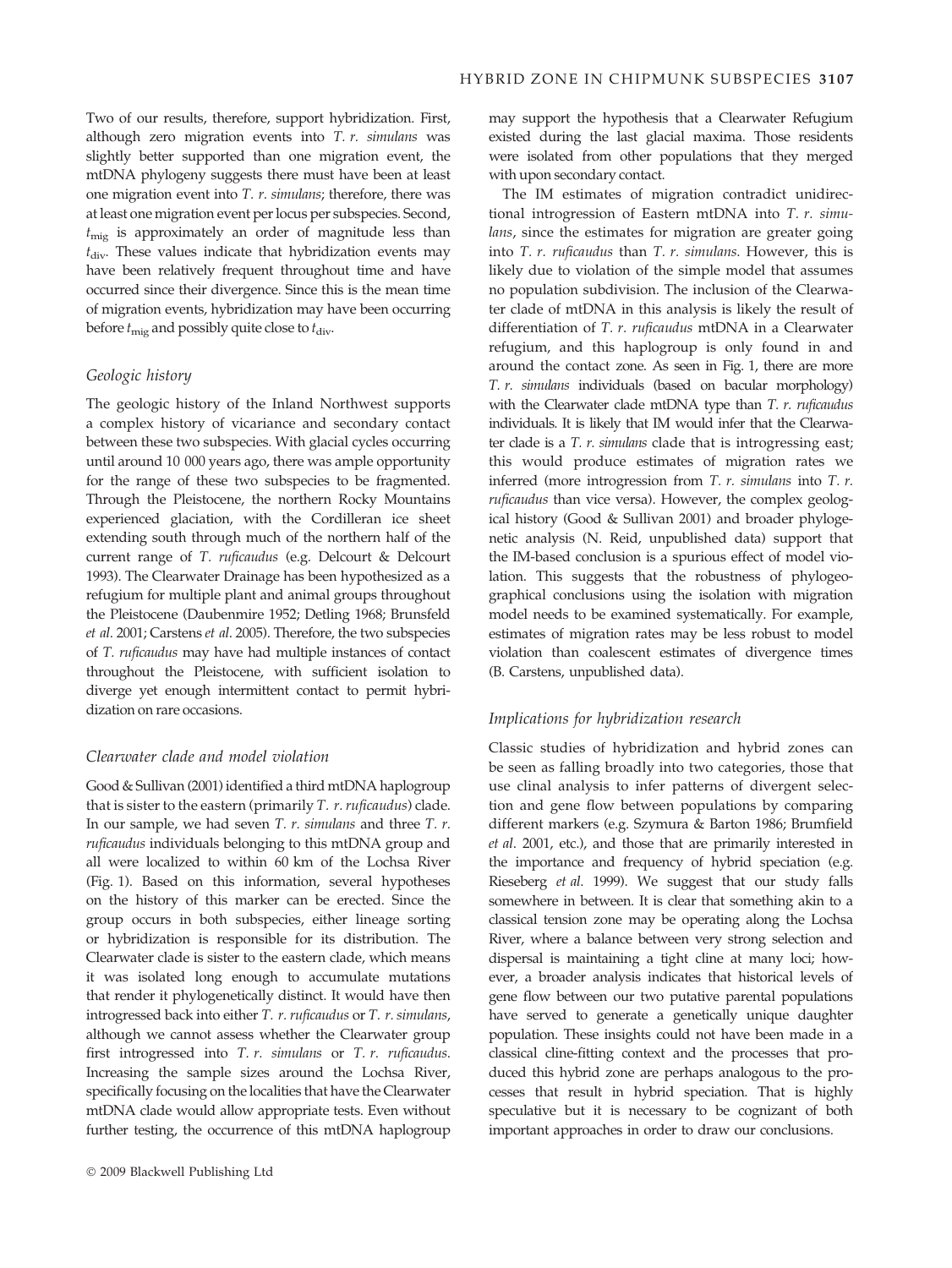## 3108 S. HIRD and J. SULLIVAN

A second implication of our research involves the use of mtDNA as a hybrid zone marker. Many studies have demonstrated that mtDNA can be particularly susceptible to introgression (reviewed by Funk & Omland 2003). This introgression has large implications for endeavours such as the Barcode of Life Initiative, but has frequently been thought to be of little importance to speciation, because introgression that is limited to organellar genomes represents only a small fraction of an organism's genome. However, we have demonstrated that, at least in this case, introgression of mtDNA has been accompanied by enough nuclear introgression (as inferred from microsatellite data) that populations from the hybrid zone (between the North Fork of the Clearwater and the Lochsa Rivers) are genetically differentiated from both parentals. Hybrid zone research that relies heavily or solely on comparisons of mtDNA with morphology may uncover surprising results with the incorporation of nuclear loci.

## Conclusions

Previous studies have documented that the differentiation of the bacula of the two red-tailed chipmunks subspecies is significant; differentiation in mtDNA clades is strong but not concordant with the bacular boundary. This study has confirmed that the bacular morphotypes delimit the subspecies boundary, based on neutral microsatellite data that partition the samples in a manner precisely congruent with bacular variation; the eastern mtDNA clade has therefore introgressed. We have also attempted to elucidate the reasons for the location and prominence of the three mtDNA clades, framing our hypotheses in the context of lineage sorting and hybridization. It is well supported that hybridization is the source of the introgressed mtDNA types, as we obtained non-zero estimates for both migration and gene flow using a variety of methods. The timing of the hybridization events occurred after the divergence of the subspecies. Most notably, however, hybridization across the Lochsa River appears to have resulted in the introgressed populations being differentiated from both putative parental populations. Thus, hybridization in this system can be viewed as a diversity-generating process.

## Acknowledgements

We thank N. Reid, J. Good, J. Demboski and the UI Mammalogy classes (1999–2003) for assistance with field collection. L. Waits, M. Cantrell, J. Yoder and W. Godsoe provided valuable comments on the manuscript; C. Smith and C. Drummond assisted with analyses. G. Hewitt and two anonymous reviewers greatly improved the quality of this manuscript. This work was funded by NSF DEB-0717426 (to JS). Analyses were run on the bioinformatics core facility supported by the Initiative for Bioinformatics and Evolutionary Studies (IBEST) and funded by NHI (NCRR 1P20RRO16448-01) and NSF (EPS-809935).

#### References

- Anderson EC, Thompson EA (2002) A model-based method for identifying species hybrids using multilocus genetic data. Genetics, 160, 1217–1229.
- Ballard J, Whitlock M (2004) The incomplete natural history of the mitochondria. Molecular Ecology, 13, 729–744.
- Brumfield RT, Jernigan RW, McDonald DB, Braun MJ (2001) Evolutionary implications of divergent clines in an avian (Manacus: Aves) hybrid zone. Evolution, 55, 2070–2087.
- Brunsfeld SJ, Sullivan J, Soltis DE, Soltis PS (2001) Comparative phylogeography of Northwestern North America: a synthesis. In: Integrating Ecological and Evolutionary Processes in a Spatial Context (eds Silvertown J, Antonovics J), pp. 319–340. Blackwell Science, Oxford, UK.
- Carstens B, Brunsfeld S, Demboski J, Good J, Sullivan J (2005) Investigating the evolutionary history of the Pacific northwest mesic forest ecosystem: hypothesis testing within a comparative phylogeographic framework. Evolution, 59, 1639–1652.
- Chan K, Levin S (2005) Leaky prezygotic isolation and porous genomes: rapid introgression of maternally inherited DNA. Evolution, 59, 720–729.
- Darwin CR (1859) On the Origin of Species by Means of Natural Selection, or the Preservation of Favoured Races in the Struggle for Life. John Murray, London.
- Daubenmire R (1952) Plant geography of Idaho. In: Flora of Idaho (ed. Davis RJ), pp. 1–17. Brigham Young University Press, Provo, Utah.
- Delcourt PA, Delcourt HR (1993) Paleoclimates, paleovegetation, and paleofloras during the late Quaternary. In: Flora North America, Vol. 1, 1st edn, pp. 71–94. Oxford University Press, New York.
- Detling LE (1968) Historical Background of the Flora of the Pacific Northwest. Bulletin No. 13. Museum of Natural History. University of Oregon, Eugene, Oregon.
- Dobzhansky T (1951) Genetics and the Origin of Species, 3rd edn. Columbia University Press, New York.
- Evanno G, Regnaut S, Goudet J (2005) Detecting the number of clusters of individuals using the software structure: a simulation study. Molecular Ecology, 14, 2611–2620.
- Felsenstein J (1985) Confidence limits on phylogenies: an approach using the bootstrap. Evolution, 39, 783–791.
- Ferris SD, Sage RD, Huang CM, Nielsen JT, Ritte U, Wilson AC (1983) Flow of mitochondrial DNA across a species boundary. Proceedings of the National Academy of Sciences, USA, 80, 2290– 2294.
- Funk DJ, Omland KE (2003) Species-level paraphyly and polyphyly: frequency, causes, and consequences, with insights from animal mitochondrial DNA. Annual Review of Ecology, Evolution and Systematics, 34, 397–423.
- Good J, Hird S, Reid N et al. (2008) Ancient hybridization and mitochondrial capture between two distantly related species of chipmunks (Tamias: Rodentia). Molecular Ecology, 17, 1313–1327.
- Good JM, Sullivan J (2001) Phylogeography of the red-tailed chipmunk (Tamias ruficaudus), a northern Rocky Mountain endemic. Molecular Ecology, 10, 2683–2695.
- Good JM, Demboski JR, Nagorsen DW, Sullivan J (2003) Phylogeography and introgressive hybridization: chipmunks (genus Tamias) in the northern Rocky Mountains. Evolution, 57, 1900– 1916.
- Gustincich S, Manfioletti G, Delsal G, Schneider C, Carninci P (1991) A fast method for high-quality genomic DNA extraction from whole human blood. BioTechniques, 11, 298–302.